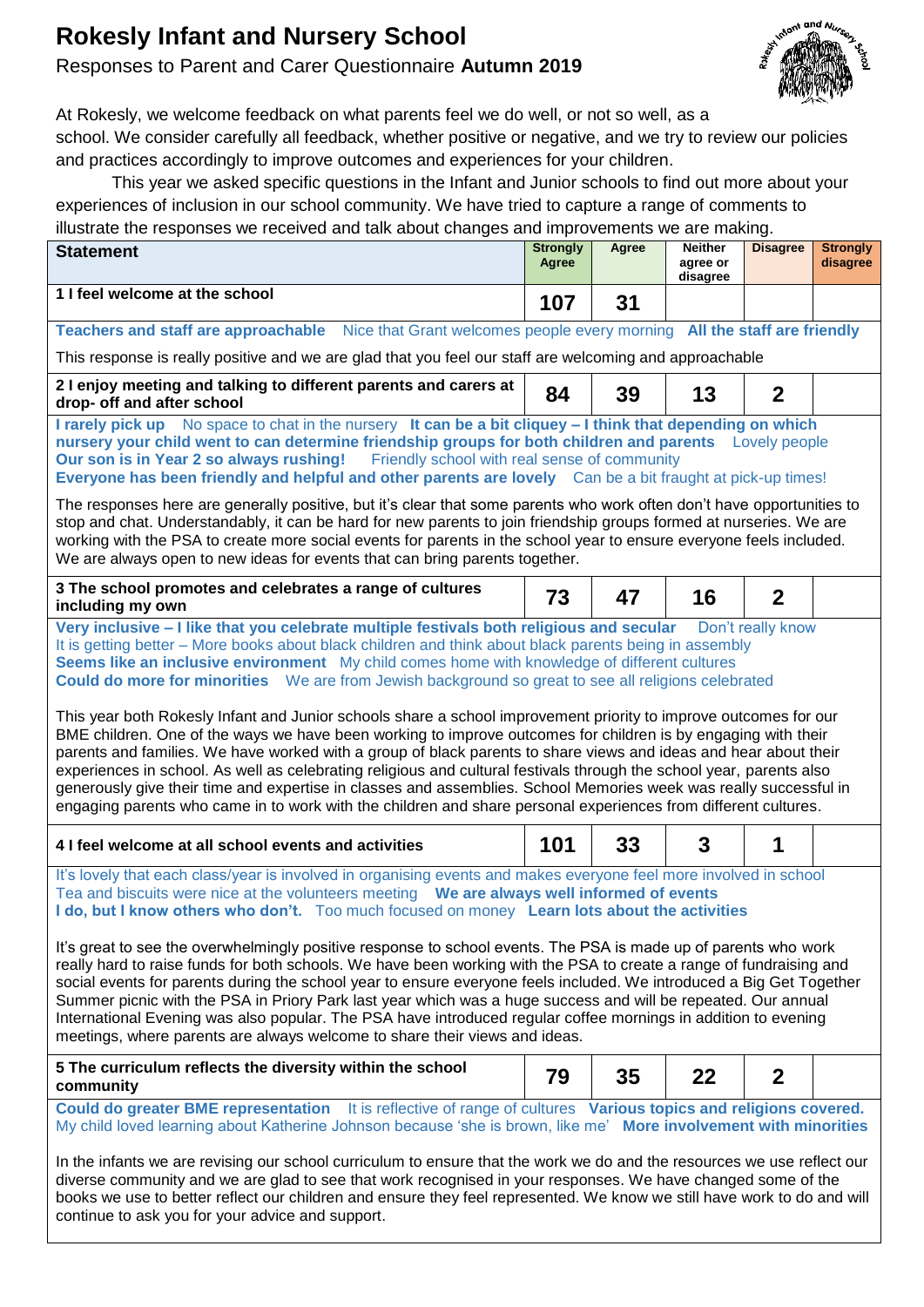| 6 I feel I am able to support my child with their learning at<br>home                                                                                                                                                                                                                                                                                                                                                                                                                                                                                                                                                                                                                                                                                                                                                                                                                                                                                                                                                                                                                                                                                                                                                                                                                                                                   |  | 95  | 37 | 4 | 1 | 1        |  |  |  |
|-----------------------------------------------------------------------------------------------------------------------------------------------------------------------------------------------------------------------------------------------------------------------------------------------------------------------------------------------------------------------------------------------------------------------------------------------------------------------------------------------------------------------------------------------------------------------------------------------------------------------------------------------------------------------------------------------------------------------------------------------------------------------------------------------------------------------------------------------------------------------------------------------------------------------------------------------------------------------------------------------------------------------------------------------------------------------------------------------------------------------------------------------------------------------------------------------------------------------------------------------------------------------------------------------------------------------------------------|--|-----|----|---|---|----------|--|--|--|
| Teacher has been amazing at helping us with a problem that I came to her with<br>Good. I know what to do<br>Not sufficient homework to reflect that We try our best to do homework with him Regular workshops helpful<br>Reading record book is helpful Any quality time we spend is for non-academic activities<br>Would be good to know more about what is done at school so we can do complimentary activities at home<br>The curriculum booklets and workshops are excellent Reading is communicated clearly and regularly                                                                                                                                                                                                                                                                                                                                                                                                                                                                                                                                                                                                                                                                                                                                                                                                          |  |     |    |   |   |          |  |  |  |
| It's great to see a positive response to this question. Our workshops are always really well attended and it's clear that<br>you are actively engaged in your child's learning with us.                                                                                                                                                                                                                                                                                                                                                                                                                                                                                                                                                                                                                                                                                                                                                                                                                                                                                                                                                                                                                                                                                                                                                 |  |     |    |   |   |          |  |  |  |
| 7 My child has access to a pc/laptop/tablet at home to help<br>with their learning                                                                                                                                                                                                                                                                                                                                                                                                                                                                                                                                                                                                                                                                                                                                                                                                                                                                                                                                                                                                                                                                                                                                                                                                                                                      |  | 101 | 30 | 3 | 3 | 1        |  |  |  |
| There is a laptop and tablet available We discourage the use of electronic equipment at home<br><i>i-pad</i><br>I have work laptop but have not yet invested in a home laptop Not on their own – used with parental support<br>With limited time allowed to use my phone I have a tablet but don't let my child use it for learning                                                                                                                                                                                                                                                                                                                                                                                                                                                                                                                                                                                                                                                                                                                                                                                                                                                                                                                                                                                                     |  |     |    |   |   |          |  |  |  |
| Your responses will help us to plan our communication with you and how homework is managed in the Junior school.                                                                                                                                                                                                                                                                                                                                                                                                                                                                                                                                                                                                                                                                                                                                                                                                                                                                                                                                                                                                                                                                                                                                                                                                                        |  |     |    |   |   |          |  |  |  |
| 8 What is your racial or ethnic<br>identity?<br>9 Is English your first language?<br>BME-26 WB-72 WO-16<br>$TUR - 5$<br>No response – 19                                                                                                                                                                                                                                                                                                                                                                                                                                                                                                                                                                                                                                                                                                                                                                                                                                                                                                                                                                                                                                                                                                                                                                                                |  |     |    |   |   | No<br>22 |  |  |  |
| We asked these questions so we could better understand how parents from different backgrounds and those that<br>speak English as an additional language feel about their experiences in school. This will help us make decisions about<br>how we plan and resource our curriculum, organise events and include everyone from the Rokesly community.                                                                                                                                                                                                                                                                                                                                                                                                                                                                                                                                                                                                                                                                                                                                                                                                                                                                                                                                                                                     |  |     |    |   |   |          |  |  |  |
| <b>NURSERY and RECEPTION PARENTS ONLY -</b><br>arrangements for my child to settle in to their new class were good                                                                                                                                                                                                                                                                                                                                                                                                                                                                                                                                                                                                                                                                                                                                                                                                                                                                                                                                                                                                                                                                                                                                                                                                                      |  | 50  | 4  |   |   |          |  |  |  |
| What do you like most about Rokesly school?                                                                                                                                                                                                                                                                                                                                                                                                                                                                                                                                                                                                                                                                                                                                                                                                                                                                                                                                                                                                                                                                                                                                                                                                                                                                                             |  |     |    |   |   |          |  |  |  |
| Reception teachers seem very nurturing and welcoming to parents and children The homely vibe<br>That it's the school that not only I went to, but my father too. So it's 3 generations<br><b>Very supportive</b><br>Caring<br>I like meeting parents and making new friends Environment, space, people, teachers<br><b>Excellent trips</b><br>Drop-offs and pick-ups are easy. My child has settled well into nursery life Range of activities<br>It's vibrant and the children are very proud of their school Everyone has time for you It feels like a family<br>Great communication with parents That you adapt and adjust to the students' needs We love Rokesly<br>This is just a small selection of your responses which are generous, encouraging and positive. It is a pleasure to share<br>your comments with the staff and a real confirmation of the values we all hold dear at Rokesly.                                                                                                                                                                                                                                                                                                                                                                                                                                     |  |     |    |   |   |          |  |  |  |
| What would you like us to do better at school?                                                                                                                                                                                                                                                                                                                                                                                                                                                                                                                                                                                                                                                                                                                                                                                                                                                                                                                                                                                                                                                                                                                                                                                                                                                                                          |  |     |    |   |   |          |  |  |  |
| 15 of 74 comments said there was nothing we could do better - Thank you!<br><b>COMMUNICATION / ESPECIALLY FOR WORKING PARENTS 21 of 74 comments</b><br>Better options for working parents to go on school activities / book days off work in advance More notice for events<br>Use the website more interactively More notice when you need the kids to dress up, bring things in etc.<br>Love that more information is online via classlist - really helps <b>More regular comments in reading book</b><br>Classlist is not good - a more intuitive news board would work better Notice boards at collection points<br>More feedback at pick-up time Why don't you use the same parents evening sign up as the junior school?<br>From the range of comments here it's clear that different parents find some forms of communication more useful than<br>others. We use Newsletters, Half-termly curriculum letters, class notice boards, texts, Classlist,<br>communications from volunteer class reps and the School Website. We will continue to use a range of methods.<br>This term we are trialling a weekly information sheet for Reception parents and updates on class website pages.<br>Scopay is the system we use for parents evening sign up and all payments from nursery onwards. Every Infant parent<br>has an account. |  |     |    |   |   |          |  |  |  |
| <b>CURRICULUM RANGE 7 of 74 comments</b><br>More maths and more sports Focus on social/emotional areas More imagination and creativity<br>Bring relevant inspirations into the classroom from outside (up to date/current)<br><b>More music lessons</b><br>Teach about mindfulness and relaxation More choice for after school clubs (gymnastics, ballet etc.)<br>Parents in Year 1 and 2 will know how we are changing how maths is taught in school after attending our workshops.<br>The information is available on the Y1 and Y2 class pages. Our curriculum is being reviewed this year and new<br>curriculum maps will be available on the website very soon.                                                                                                                                                                                                                                                                                                                                                                                                                                                                                                                                                                                                                                                                    |  |     |    |   |   |          |  |  |  |
| <b>PLAYGROUND 6 of 74 comments</b><br>Playground equipment Open up the green space Less concrete Softer outdoor environment<br>This term we are working with the PSA to organise fundraising activities to improve the Reception and Nursery<br>outdoor areas. Like you, we are looking forward to our grass area being open for use after half term!                                                                                                                                                                                                                                                                                                                                                                                                                                                                                                                                                                                                                                                                                                                                                                                                                                                                                                                                                                                   |  |     |    |   |   |          |  |  |  |